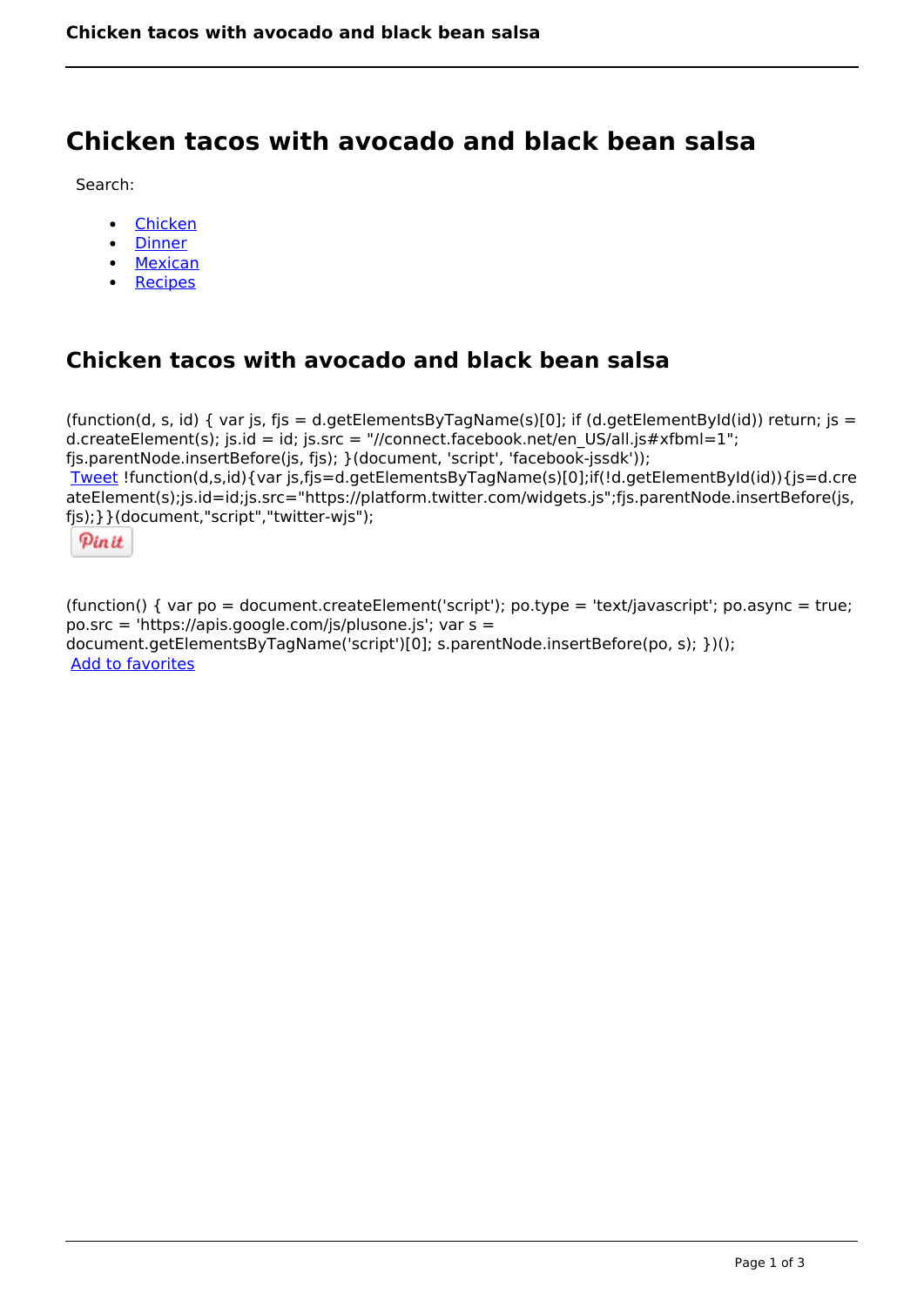## **Chicken tacos with avocado and black bean salsa**



Rate this recipe

0 people are cooking this [Count me in](https://www.naturalhealthmag.com.au/flag/flag/favorites/1756?destination=printpdf%2F1756&token=e556fcb0b584103185c0ba0ef8aa84da)

Who doesn't love a healthy Mexican meal? These chicken tacos are a great dinner idea – so simple and so delicious!

### **Ingredients** (serves 4)

For the salsa

- 200 g tin **black beans**, rinsed, drained
- 200 g tin red beans, rinsed, drained
- 2 tomatoes, peeled, deseeded and finely diced
- 1–2 chilli peppers, finely chopped
- 1 onion, diced
- 2 tbsp freshly chopped [coriander](http://www.naturalhealthmag.com.au/nourish/kale-coriander-pancakes-vegan-gf)
- 4-5 tbs[p olive oil](http://www.naturalhealthmag.com.au/nourish/healthy-cooking-oils)
- Pinch of sugar
- 1–2 tsp lime juice
- Sea salt and freshly ground pepper

For the tacos